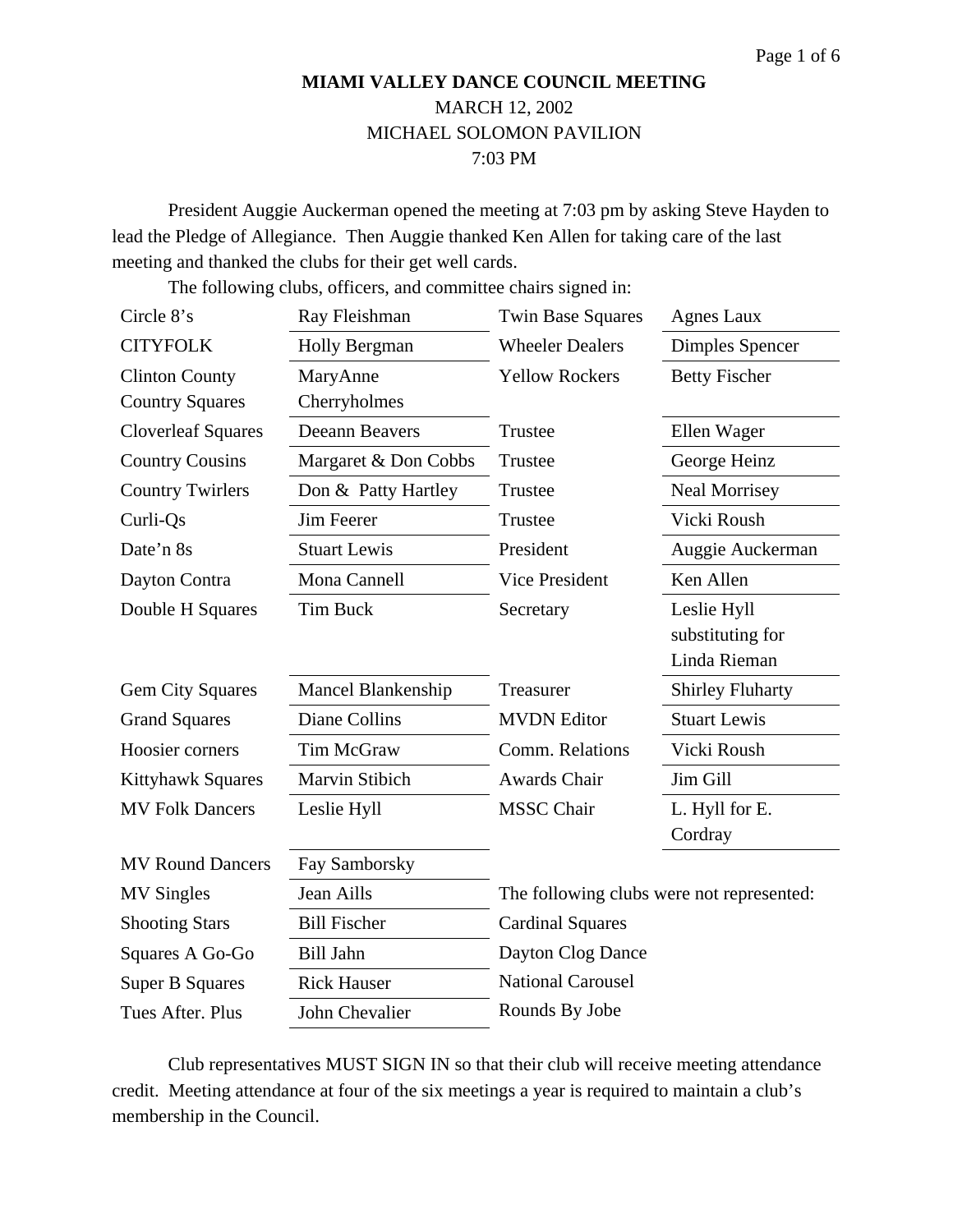## **TREASURER'S REPORT**

Shirley Fluharty reported that she had not received the bank statement yet so did not have a complete report. The current balances are as follows:

| CD 1\$38,946.33 | Savings\$3004.95        |
|-----------------|-------------------------|
| CD 2\$3,923.88  | Checking \$2293.23      |
| CD 3\$10,053.65 | Total Assets\$63,248.86 |
| CD 4\$5,026.82  |                         |

Motion to accept the treasurer's report was made by Bill Fischer, seconded by Don Cobbs. Motion passed.

## **SECRETARY'S REPORT**

Leslie Hyll was filling in for Linda Rieman this evening. There was one correction to the January, 2002 minutes – under Club News, the Shooting Stars dance date should be April 6. Motion to accept the January, 2002 minutes as corrected was made by Ray Fleischman, seconded by Jim Feerer.

### **VICE PRESIDENT'S REPORT**

Ken Allen reported that in 2001 the Council held 6 evenings of Summer Plus workshops with an average profit of \$37 per evening. The Council also held 7 evenings of DBD workshops with an average profit of \$15 per evening. So for 2002, Ken plans to schedule 8 evenings of Summer Plus workshops and 5 evenings of DBD workshops. He is currently working with the MV Callers Association to arrange callers for these workshops. A flyer should be available at the next meeting.

#### **PRESIDENT'S REPORT**

Auggie Auckerman reported that the Executive Committee discussed the following items at their last meeting: Insurance cost increase, Constitution revisions, 2002 Buckeye Dance Convention (Akron) security information, and a leadership workshop.

#### **TRUSTEE'S REPORT**

George Heinz asked that dancers respect the handicapped and no parking markings in the Pavilion parking lot. He has experienced problems getting a wheelchair into the Pavilion due to folks parking illegally and blocking access.

George is preparing the Coupon Books for graduating students. Clubs should let him know how many books they need for their students.

#### **NEWSLETTER REPORT**

Stuart Lewis reported that he has changed the cover of the newsletter to white paper in order to save some money. The latest newsletter does not include a consolidated schedule strip this time as it duplicates the new consolidated Council schedule. This new schedule was available during this meeting.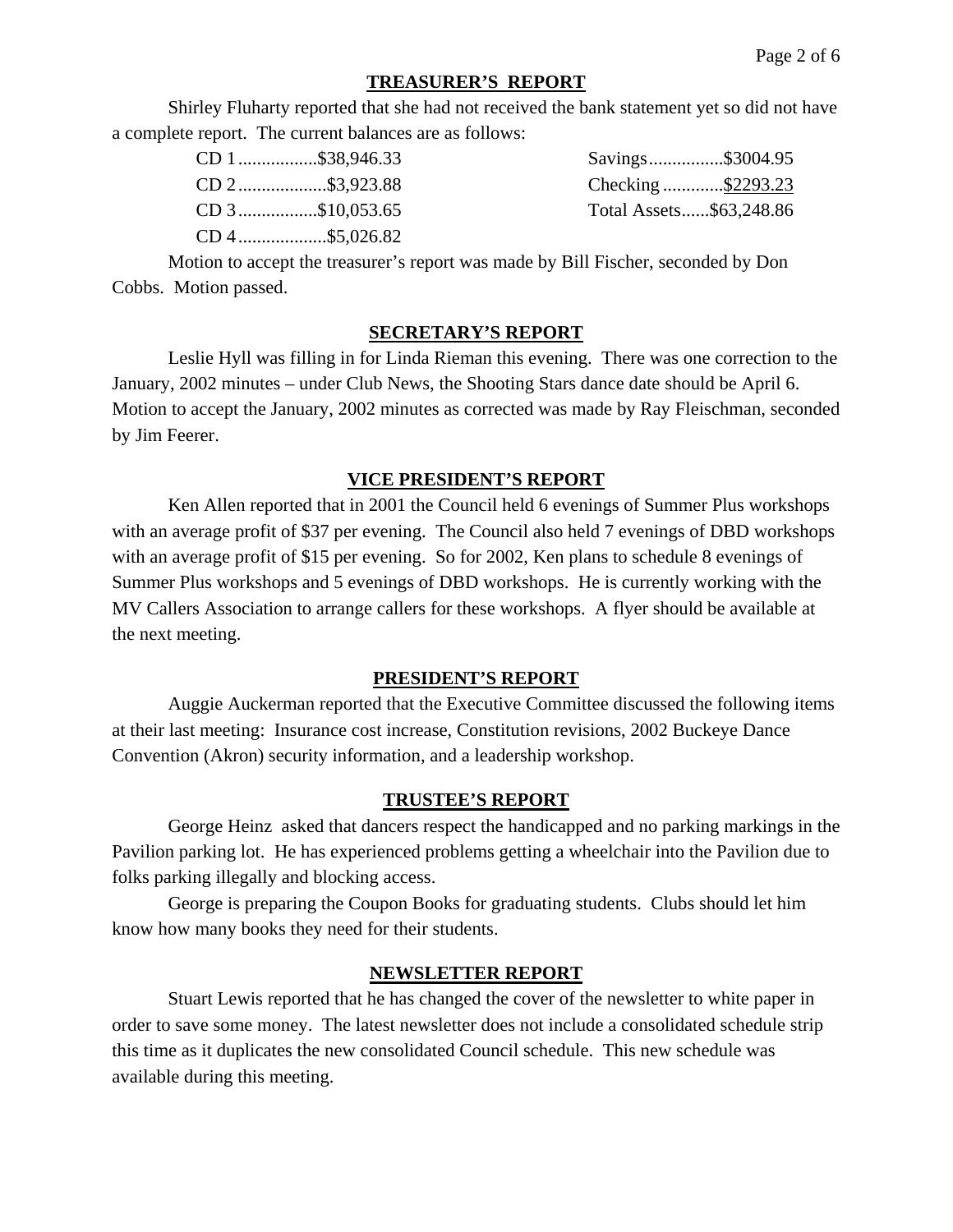#### **ATTENDANCE REPORT**

Stuart Lewis reported that 22 out of 30 clubs had signed in for this meeting. He reminded representatives that they need to sign in for the club to receive attendance credit.

## **MIAMI VALLEY CALLERS ASSN. REPORT**

John Chevalier asked clubs to begin thinking about their classes for next year. The MVCA will hold a beginners dance on Sunday.

## **AWARDS COMMITTEE REPORT**

Jim Gill reported that 2 new people have earned their 100 raider badge and 2 new people have earned their 300 raider award.

### **OHIO CORPORATION OF DANCE CLUBS REPRESENTATIVE REPORT**

Auggie Auckerman reported for Tom & Barb Dieterle.

Flyers are available for the Western Day Dance at Sauder Village on July 27, 2002. This dance replaces the Sea World Day for dancers. Square dance badges should be worn to enter the village.

Flyers are available for the State Fair dance on August 10, 2002 from 5:30 – 10:30 pm. Groups planning on bringing a bus must inform Don Garris. Toledo region is supplying the callers and cuers. The Ohio Corp. President has challenged each region to bring a bus load of dancers to the fair.

The proposal for a 2003 Anniversary Dance is being reviewed by the State Fair Board. Plans are to use the Celeste building. This event will be the last Sunday of the State Fair. The plan calls for a free dance.

Cincinnati will host the 2005 Buckeye Dance Convention, approved by the Ohio Corp. The Ohio Corp. has also approved Dayton to host the 2006 Buckeye Dance Convention.

The Knight Convention Center, location of the 2002 Buckeye Dance Convention in Akron, has announced new security policies. These will be in effect for the convention. Sheets with the policies have been passed out, please pass this information on to your dancers.

#### **MINI LEGACY**

No report.

#### **MICHAEL SOLOMON SUPPORT COMMITTEE REPORT**

Leslie Hyll reported for chair Ed Cordray. Regarding the MSSC treasury,

| Balance as of January 1, 2002\$14,090.35 |  |
|------------------------------------------|--|
|                                          |  |
|                                          |  |
| Balance as of March 1, 2002\$14,922.41   |  |
|                                          |  |

The MSSC will hold a "Spring Work Party" on April 27, 2002 beginning at 10:00 am until the work is done. The purpose is to clean the Pavilion from top to bottom, and do yard work. Please encourage your dancers to attend and help. In a fit of insanity, Tom Dieterle volunteered to make chili for lunch. Lunch will be free for all workers.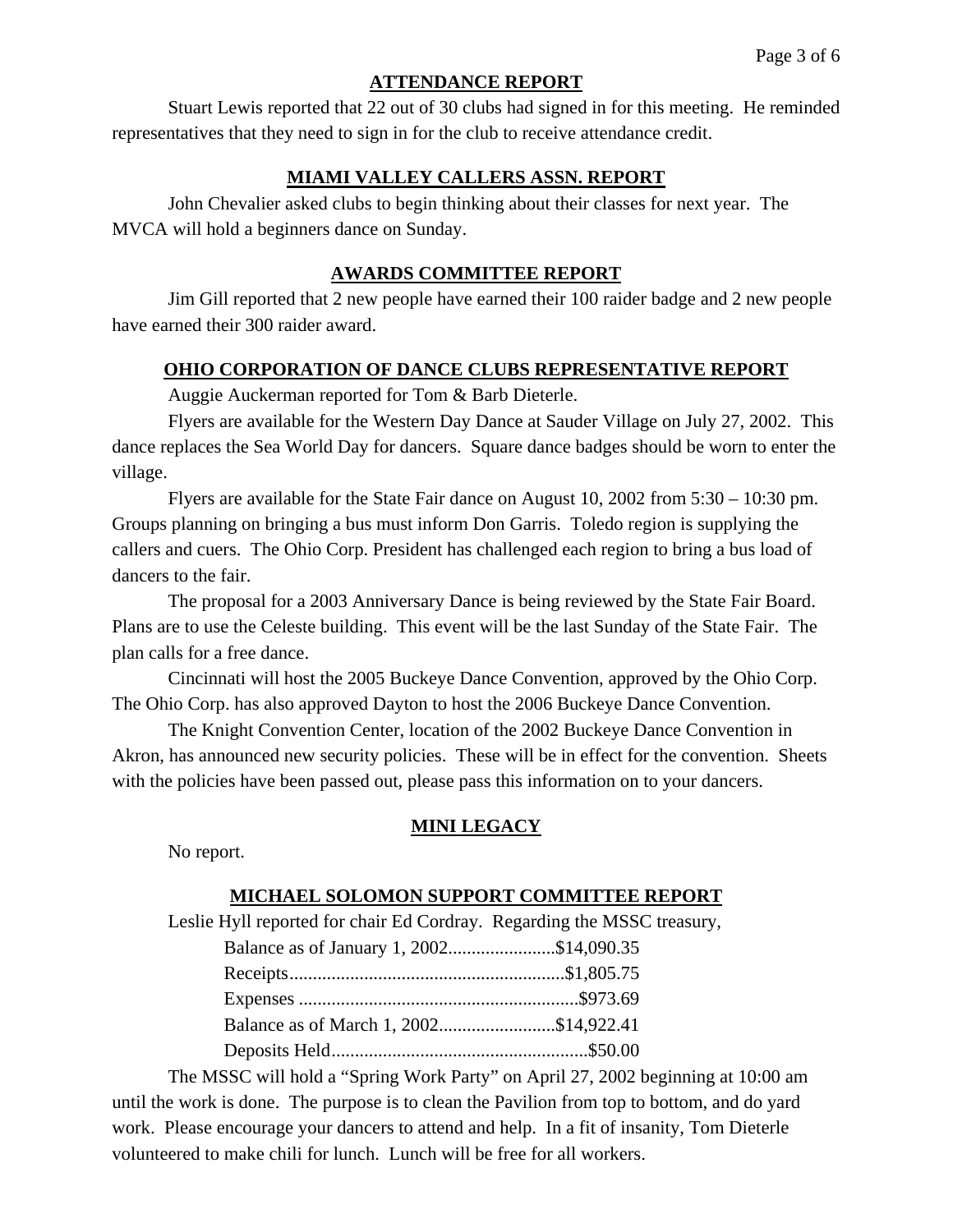No report.

## **HISTORIAN**

No report. The Historian position is still open.

## **CLUB NEWS**

**Grand Squares** – Diane Collins – The Grand Squares are planning a 25<sup>th</sup> anniversary celebration. The festivities will begin with a dinner and get-together on Sunday, June 9, followed by a dance on June 14 with Dick Duckham calling. All who have ever belonged to the Grand Squares are invited. Contact Jean Malone for further details at 277-2489. Upcoming callers will be Sparky Sparks on March 22; Galen Hibbard on April 12; Mike Sumpter on April 26; Sam Dunn on May 10; and Jack Pladdys on May 24.

**Kittyhawk Squares** – Marvin Stibich – Kittyhawks will have a St. Patrick's Day Dance on March 17 with Joe Chiles and the Good Old Boys.

**Double H Squares** – Tim Buck – The caller for the March 29 dance will be Jack Pladdys. The April 29 dance has been cancelled.

**Yellow Rockers** – Betty Fischer – The Spring Fling dance will feature Ed Laudenschlager and Pam Courts. This dance will be held at the Michael Solomon Pavilion on Sunday, April 14, from 7:30 – 10:00 pm.

**Shooting Stars** – Betty Fischer – The annual Recycle Sale will be held at the Greene County Career Center on Saturday, March 16, 2002. This is a Hi-Low dance with Topple McGuffey and Gay Chevalier. Saturday, April 6, 2002, is a Hi-Low dance with George Wiseman and also some line dancing.

**Miami Valley Singles** – Jean Aills – March 15, Hi-Low dance with Brian Shannon and Gay Chevalier; April 19, with Ken Jordan and Elaine Wintson; May 17, Ken Roberts and Gay Chevalier; June 21, Cindy Whitacre and Elaine Wintson.

**Super B Squares** – Vicki Roush – St.Patrick's Eve Dance, March 16, MSP, 8:00 – 10:30 pm, with Ken Roberts and Stuart Lewis.

**Gem City Squares** – Steve Hayden – March 24 with Scotty Sharrer.

## **OLD BUSINESS / NEW BUSINESS**

(Hey, you be the secretary! I can't help it the President jumps around between old and new business.) Auggie Auckerman reported the following information:

- a. The Council received a thank you letter from the Red Cross for the Council's donation to disaster relief.
- b. As was announced at the January meeting, Fay Samborsky and Stuart Lewis were chosen as the Council's Honor Roll Dancers for 2002.
- c. Club insurance payments are due at this meeting. Unfortunately, the premium has increased by 30%. Having called the insurance company, the increase is the result of huge payments made as a result of the terrorist attacks on September 11, 2001. All insurance companies are raising rates to recuperate their costs. The Council will go ahead and pay the increased cost.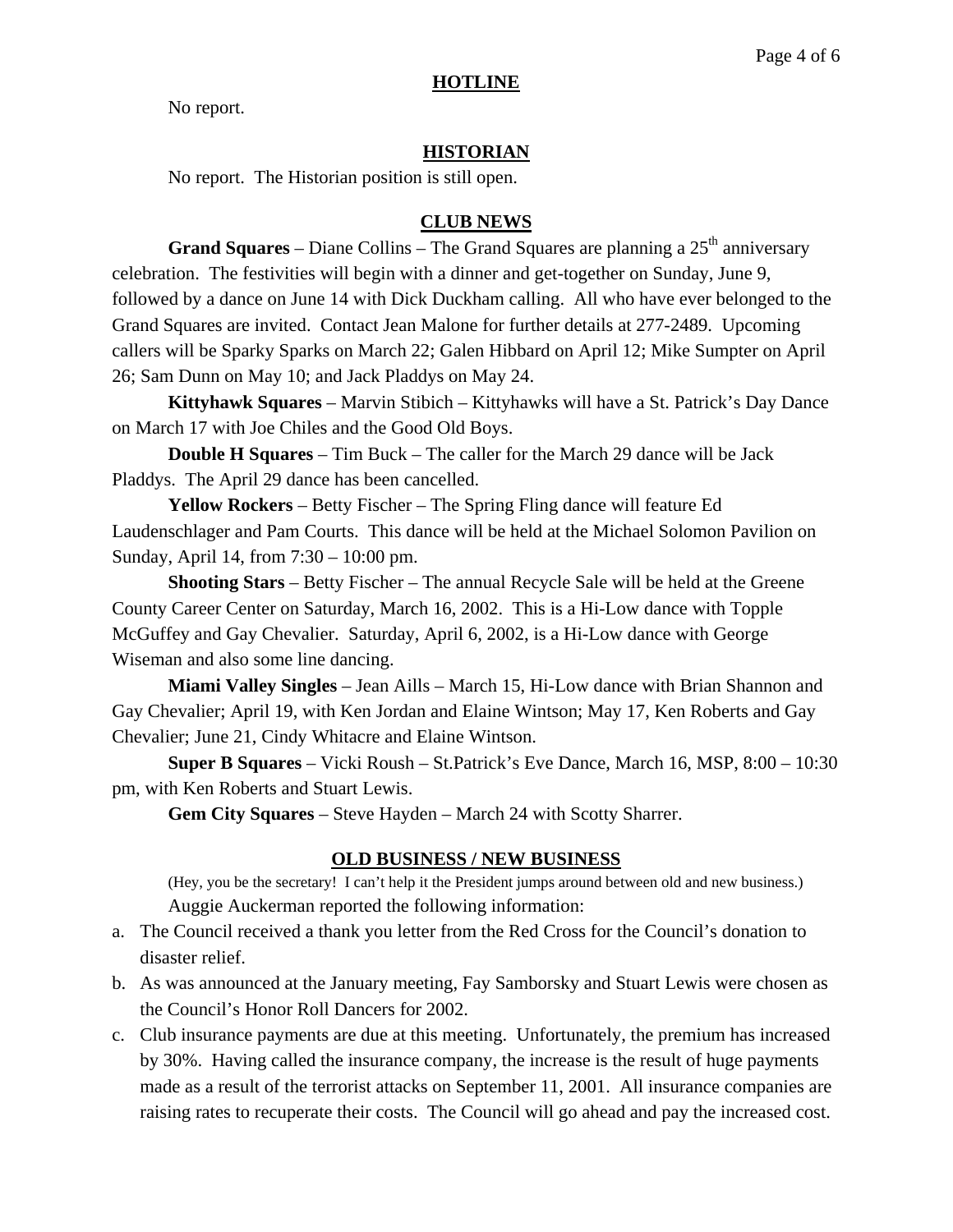The clubs are asked to pay an additional \$10, to bring the total to \$45 per club. Please submit this additional payment to the treasurer as soon as possible.

- d. The Council has donated four certificates to ThinkTV for its Great TV Auction. Each certificate is worth \$50 towards dance lessons with a Council club. The certificates have an expiration date of October, 2002. The auction will be held April  $15 - 20$ . If you want to volunteer to help at the auction, call Jimmy Snader at 937-220-1700.
- e. The Honor Dance will be held May 19, from  $2:00 5:00$  pm. There will be entertainment from  $1:15 - 1:45$  pm, so come early.
- f. Steve & Sherri Hayden, chair for the 2006 Buckeye Dance Convention, were directed to check with Cincinnati for any interest in working jointly on the convention. However, Cincinnati has since accepted the 2005 convention. Steve is going to check with the Lima council for any interest in helping Dayton in 2006. Steve is also be checking various locations for the convention.
- g. Auggie is still searching for a  $2<sup>nd</sup>$  representative to the Ohio Corporation of Dance Clubs and for a Historian.
- h. Auggie has arranged for buses to transport area dancers to the 2002 Buckeye Dance Convention in Akron. One bus will go up on Friday and come back on Saturday. A second bus will go up on Saturday and return on Saturday. April 20, 2002 is the deadline for signing up to take the bus.
- i. An audit of the Council's 2001 financial records has been completed, including the convention records. No errors were found.
- j. Marvin Stibich, Kittyhawk Squares, asked about club attendance to maintain membership in the Council. He said it appears that 4 clubs appear to not have met the attendance requirement over the last year, based on the attendance page in the Miami Valley Dance News. Stuart Lewis noted that as newsletter editor he did not have all of last years data and as such the information in the newsletter may be incorrect. Auggie Auckerman said he will check with Linda Rieman to review the official attendance records.
- k. Jim Feerer, Curli Qs, expressed the Curli Qs concern that the Council had scheduled demonstrations at the same time as Curli Q dances, and they were not happy about this. The Curli Qs were suggesting that Council demos should not conflict with any club dances. Marvin Stibich mentioned that callers also plan weekends that conflict with club dances. John Chevalier noted that one of the demonstrations in question was probably mis-labeled as it was for people who would not likely get involved in dance clubs. Auggie Auckerman noted that demonstrations need to be done when they are requested, not when it is convenient for the Council. Also, it is not uncommon for different club dances to be scheduled at the same time. Leslie Hyll pointed out that promotion of dancing is a primary purpose of the Council and demonstrations is one way of doing that. While the membership of the Council could decide that the Council not do demonstrations, if we decided not to, the Council should reexamine why it exists. There is some club dance every night of the week. It would be impossible to schedule demonstrations not to conflict with any club dance. Clubs certainly may schedule their own demonstrations that would not conflict with their dances, but they certainly would conflict with another club's dance. Ultimately the dancers will decide which